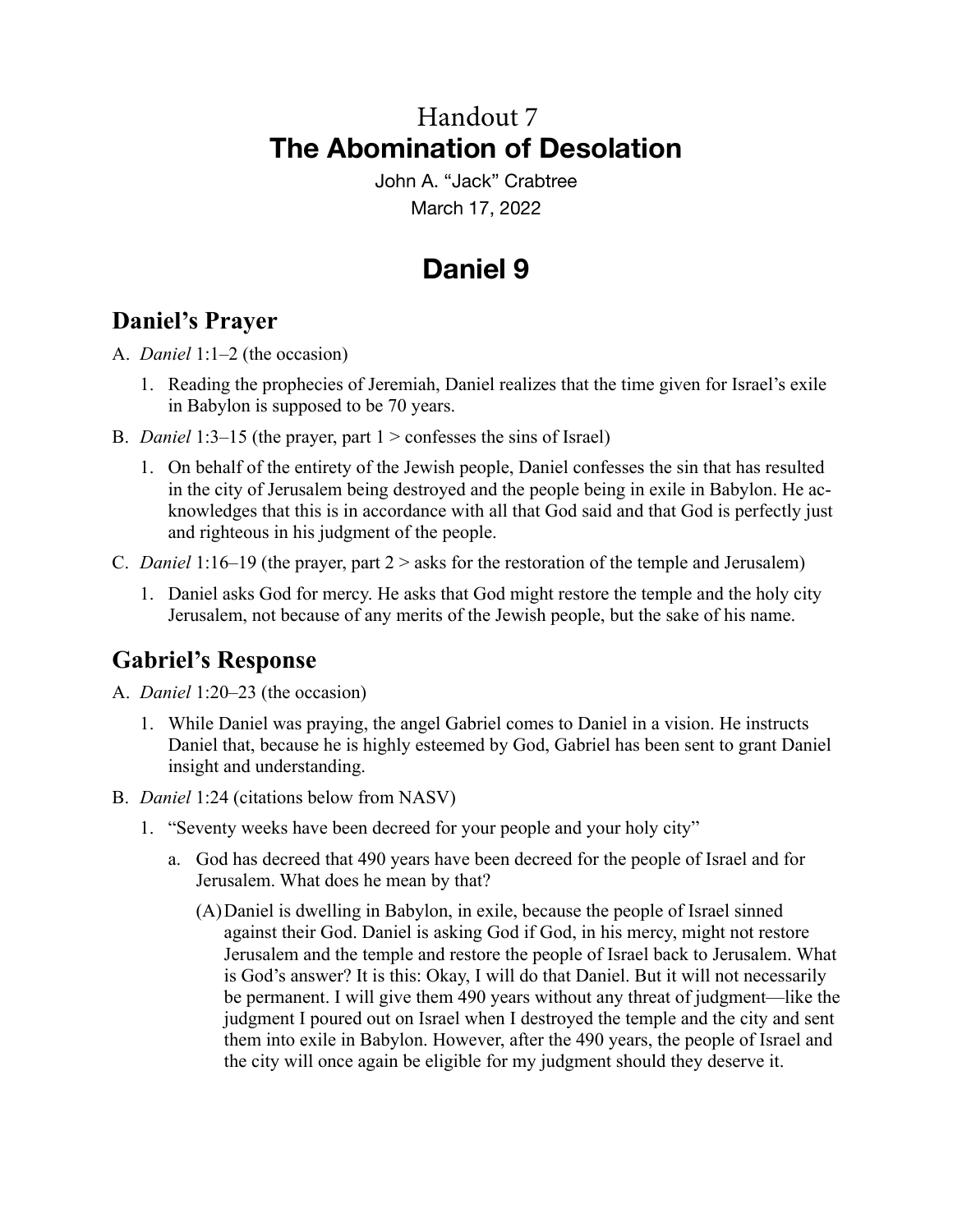(1) 70 weeks = 70 periods of 7 years = 490 years ---------------------------------------------------------------------------------------

- (a) A "week" is literally a grouping of 7. Upon reflection, it becomes clear that the text of Daniel here is intending a "week" to denote a grouping of 7 years.
- 2. "to finish transgression, to make an end of sin, to make atonement for iniquity, to make an everlasting righteousness, to seal up vision and prophecy, and to anoint the most holy place"
	- a. Here is a list of things that the people of Israel have been given 490 years to do. It seems apparent that the ongoing existence of the city of Jerusalem is conditioned on the people of Israel accomplishing the things on this list. God promises not to bring judgment against them during that 490 years. But he wants them to accomplish this list of things. Presumably, if at the end of the 490 years, they have not done the things on this list, then God will subject them to judgment once again. He will once again destroy the temple and the city.
	- b. "to finish transgression, to make an end of sin, to make atonement for iniquity"
		- (A)The transgression of Israel is their failure to be the people of God as God had asked them to be. They were sent into exile in Babylon because of this very transgression. God is saying you have 490 years to put an end to ("finish") that transgression. You have 490 years to decide, once and for all, to act like my people and seek to serve me as your God.
		- (B) To "make an end of sin" is basically synonymous with "to finish transgression." It means fundamentally the same thing. The sin they need to make an end of is their sin of not choosing to honor, serve, and obey God.
		- (C) To "make atonement for iniquity" is also synonymous with "to make an end of sin" and with "to finish transgression." The people of Israel are alienated from God because of their rebellion against and indifference toward him—that is, because of their transgression. They need to be reconciled to him. That is, they need to make atonement for their transgression (iniquity)—which is to say, they need to be reconciled to God because of their transgression which has left them alienated from him.
	- c. "to make an everlasting righteousness"
		- (A)This is the positive reality that corresponds to what the first three phrases describe. If one puts an end to sin and transgression, then he embraces righteousness. "To make everlasting righteousness" is to resolve in one's heart to be righteous in the eyes of God by committing irreversibly to honor, serve, and obey God. It is "everlasting" in the sense that it is constant and lasting.
	- d. "to seal up vision and prophecy"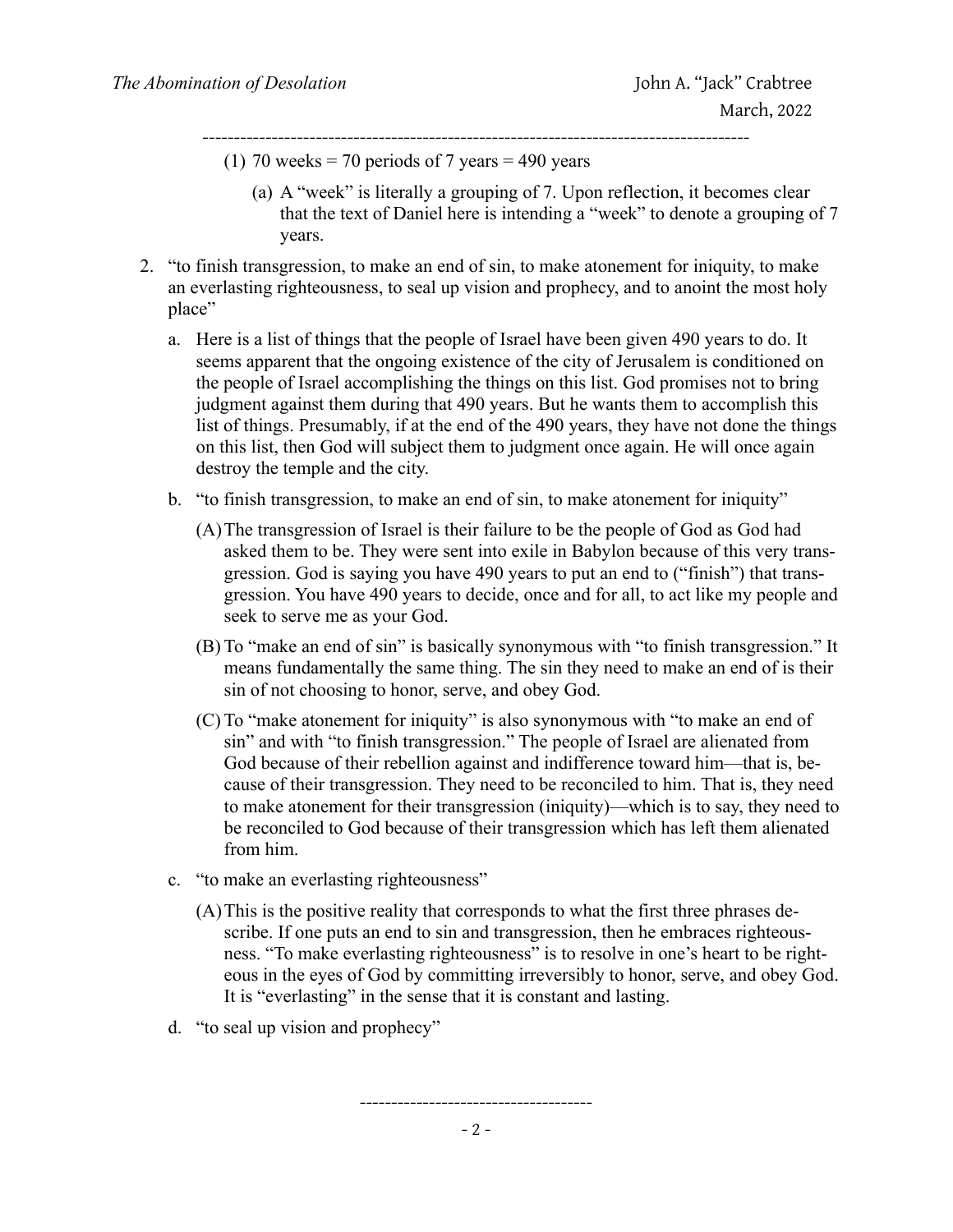(A)I am not confident that I understand this correctly, but my best guess is that it means something like "stop the prophecy conveyed by this vision from coming to pass." Gabriel is about to go on to prophetically predict that the Jews will commit an abominable evil to which God will respond by judging them with devastating circumstances and their city Jerusalem with complete destruction. They could stop this from coming to pass if they commit to being open and receptive to God and his purposes rather than being rebellious against them. Within the time allotted for them to "get their act together," they are going to be tested. They can prevent the coming destruction if they do good rather than evil when tested.

---------------------------------------------------------------------------------------

- (1) The phrase make an end of sin employs exactly the same very as it used here. If we rightly translate it "make an end of sin," then we could justly translate this phrase "make an end of the vision and prophesy." The sense of that would most likely be "make an end of the prophetic prediction conveyed to you in this vision."
- e. "and to anoint the most holy place"
	- (A)Anointing something is very frequently connected with inaugurating a person, place, or thing into the service of God in some sense. So, "anointing the holy of holies" would, at first blush, seem to be a ritual to inaugurate the holy of holies into service as the holy of holies once the temple is rebuilt. This could, of course, be a simple religious act that was in fact performed upon the completion of the temple rebuild. However, that seems too pedestrian to make this list. This is a wild guess, but perhaps it refers to the return of the glory of God that departed from the tabernacle in the time of Samuel (?, I think). Yahweh had, in the time of Moses, made his glory physically manifest in and about the holy of holies in the tabernacle that he had Moses build. Later in the history of Israel, the Glory of Yahweh departed from the tabernacle, no more to be seen, because of the unrighteousness and faithlessness of the people of Israel. Malachi predicts that one important thing that is going to happen again in the last age is a return of the Glory to the temple. Is that what Gabriel has in mind here? He says, you have 490 to get your act together, become a righteous people, and induce Yahweh to return to the Holy of Holies in the temple and "anoint" it for his service.
- f. Whether I have rightly understood each and every one of the phrases in this To-Do list that Gabriel gives to Daniel, the overall sense of it seems clear to me: God is telling Israel through Daniel that he is setting aside 490 years during which he promises to bring no judgment upon them (nor to decree any judgment upon them). There is something he expects them to do during that time. He expects them to make a genuine, lasting commitment to truly be his people and faithfully serve him. If they do so, then history will go one direction. It will go in a good and beneficial direction for Israel. But if they do not do so, history will go in a bad direction for them. It means that God will bring judgment upon them once again. This, I think, is the gist of what Gabriel is promising them. The prophetic vision then goes on to predict another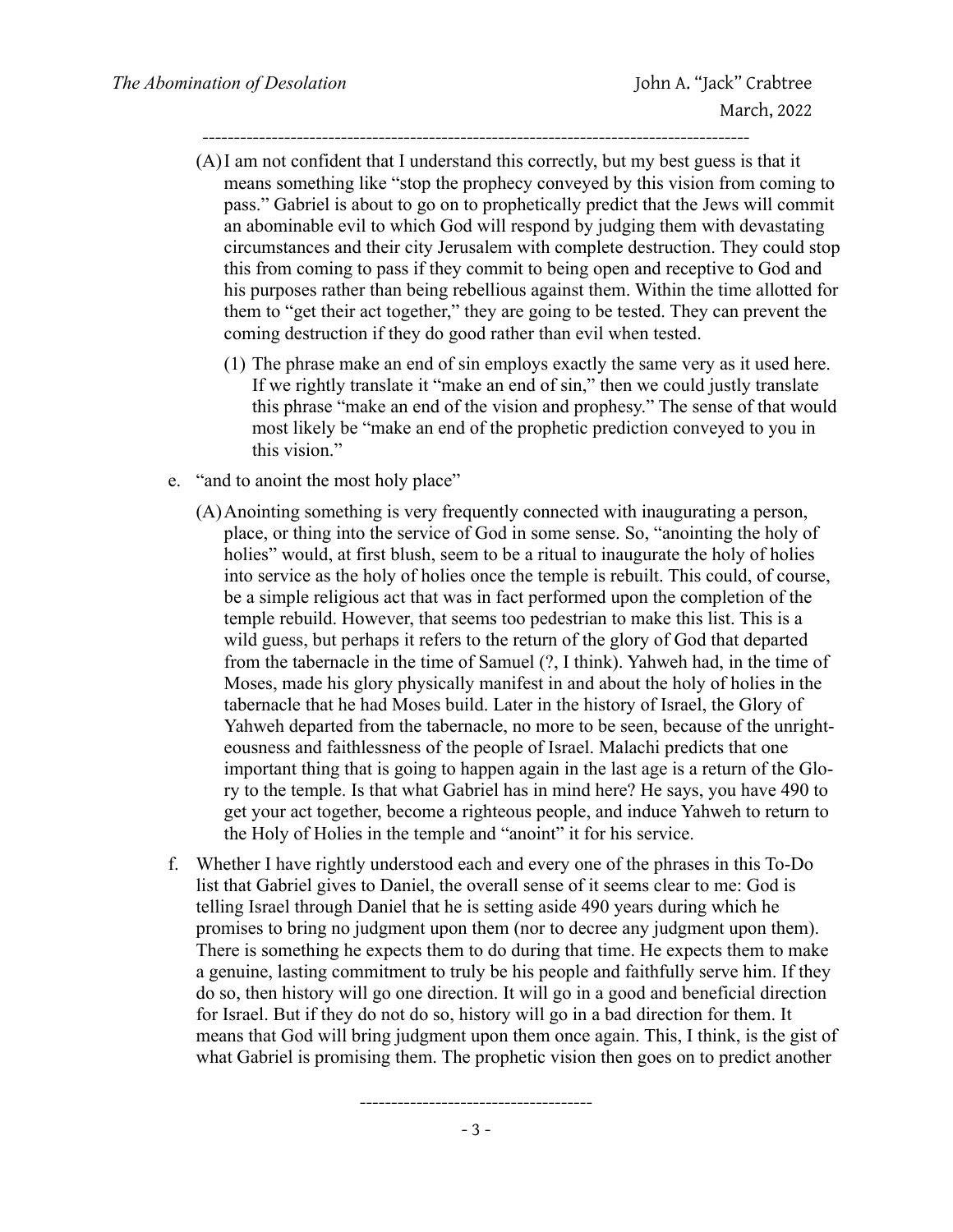judgment that will come upon them. But that is because Israel will not take up the offer to escape it by choosing to serve God and be his people.

- C. *Daniel* 1:25 (citations below from NASV)
	- 1. "from the issuing of a decree to restore and rebuild Jerusalem until Messiah the Prince, there will be seven weeks and sixty-two weeks"
		- a. The Messiah will enter into history 483 years after the time when a decree goes forth to restore and rebuild Jerusalem.
			- (A) The 483 years is calculated thus: 7 "weeks of years" +  $62$  "weeks of years" = 49  ${7x7}$  years + 434  ${62x7}$  years = 483 years.
			- (B) It is difficult to pinpoint which decree Gabriel is speaking of here. There were more than one, at different stages in the history of the return from exile. If we could know with certainty at exactly what point the requisite decree went forth, then we could calculate exactly what date Messiah came.
				- (1) We also do not know exactly at what point in the life of Jesus is being considered by Gabriel's prophecy as the time when Messiah the Prince came. Was it at his birth? His baptism? Or perhaps it was at the point of some other significant event in Jesus's life. We have no way of determining that from Gabriel's language here.
					- (a) What we do know is this: from whatever point the requisite decree to rebuild Jerusalem is considered to have gone forth to whatever point in the life of Jesus is considered to be the inauguration of the Messiah will be exactly 483 years.
			- (C) Gabriel says that the Messiah is going to come after 7 weeks and 62 weeks. Why does he divide the 69 weeks up into these two parts—7 weeks and 62 weeks? For an answer to this, we must look at the statements that Gabriel makes immediately after this.
	- 2. "it will be built again, with plaza and moat, even in times of distress"
		- (A)This is a prediction that the city will be successfully built again, even though there will be significant opposition.
		- (B) Notice the structure of what Gabriel says: "There will be 7 weeks and 62 weeks until the Messiah arrives. The city and temple will be built again (in the face of significant opposition) and, then, after the 62 weeks the Messiah will be cut down." [See discussion in D. below] Note that the Messiah cannot be cut down (killed) unless he has come into history. Hence, this is tantamount to Gabriel saying "and, then, after the 62 weeks, the Messiah will arrive, only to be cut down." This provides an important clue to why Gabriel divides the 69 weeks into 7 weeks and 62 weeks. There will be 7 weeks (49 years) during which time the temple and city are going to be under construction. Presumably, the rebuilding will be essen-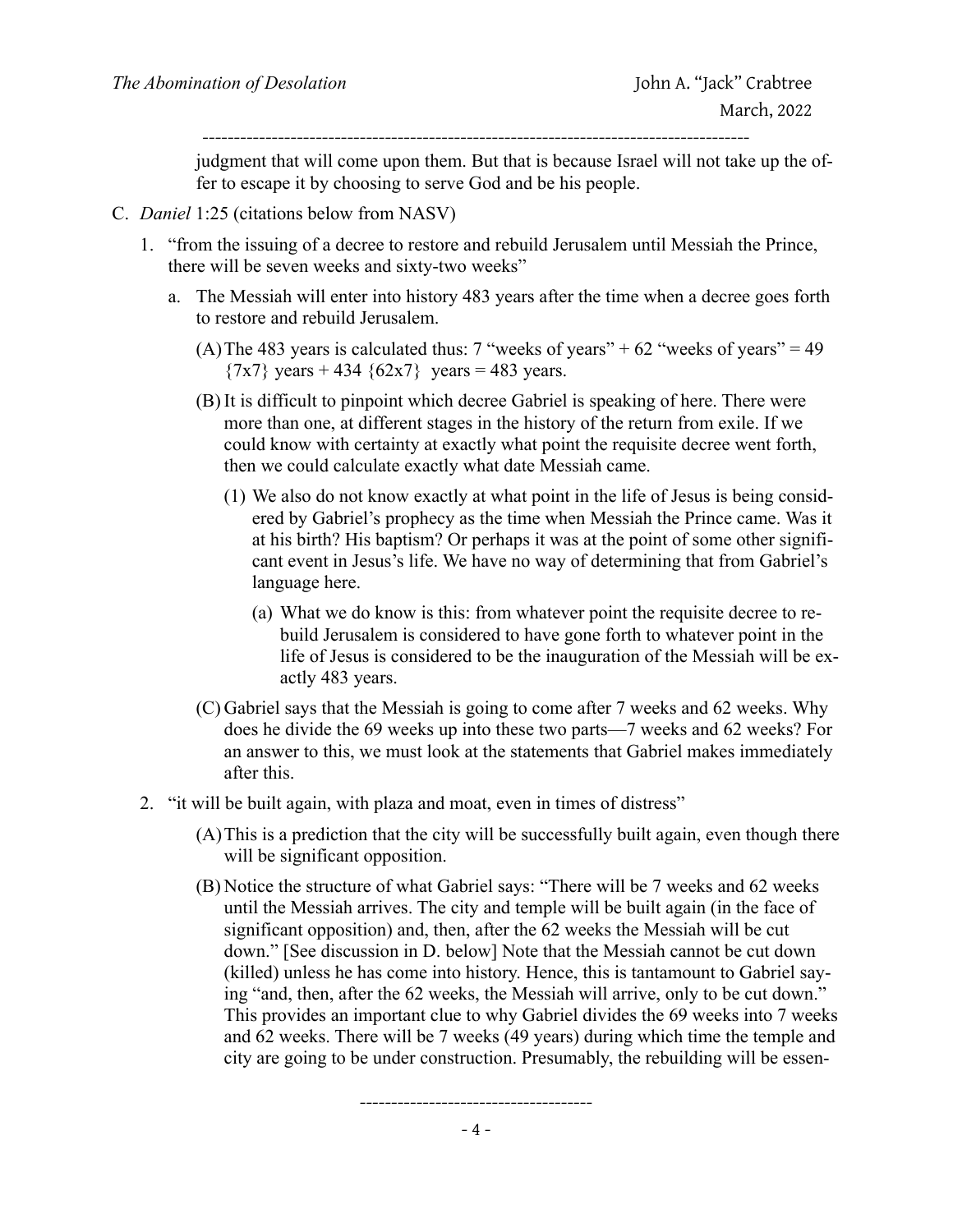tially completed at the end of 49 years. Then, after the rebuilding has been completed, there will be 62 more weeks (434 more years) where the people of Israel will dwell in a rebuilt city with a rebuilt temple and where God continues to withhold any judgment against them, patiently waiting for them to repent and decide to truly be his people. ---------------------------------------------------------------------------------------

- D. Translation of 9:26–27 (MT)
	- 1. *Then, after the sixty-two weeks, the Messiah will be cut off and come to nothing. And the people of the ruler who is coming will destroy the city and the holy sanctuary. And its complete destruction will be with a flood. And up to its complete destruction is war. Devastations are decreed. Now the covenant holds firm for 'the Many' for the one week. But after half of the week, it will put sacrifice and offering to an end. And because of the extreme of abominable acts is one who devastates, even to the point of the complete destruction that has been decreed. It will be poured out together with the devastation.*
		- a. "…after the sixty-two weeks"
			- (A) Beginning at *Daniel* 9:24, the angel Gabriel informs Daniel that 70 seven-year [weeks] periods have been decreed for the Jews and for the holy city. If the people of Israel get their act together within that 70 seven-year time period—that is, if they repent and begin to behave as the people of God that God is calling them to be, then presumably God will bless them and secure the city in safety and peace. However, if they do not get their act together within that 70 seven-year time period, then presumably God has decreed that the city will be destroyed and the people subjected to devastation.
				- (1) Gabriel proceeds to predict three different parts to the 70 seven-year periods that he is predicting for Israel. The first part will be a period of 7 seven-year periods within which the temple will be rebuilt. The second part will be a period of 62 seven-year periods. Finally, there will come a single, final seven-year period that will complete the 70 seven-year periods that he is predicting for Israel.
				- (2) In *Daniel* 9:25, Gabriel tells Daniel that the Messiah will come after the first two parts of the 70 seven-year periods. After the 7 seven-year periods and then again *after the next 62 seven-year periods*, the Messiah will come. So, in other words, after a total of 69 seven-year periods, the Messiah will come. This means that, after the Messiah has come, there will remain one final seven-year period (of the 70 seven-year periods granted to Israel) until Israel's 490 year probation (70 x 7 years) comes to an end.
		- b. "…the Messiah will be cut off and come to nothing."
			- (A)This is a prediction of the crucifixion of Jesus the Messiah. After the Messiah has arrived and entered history, his fate will be to be killed by the Jewish establishment.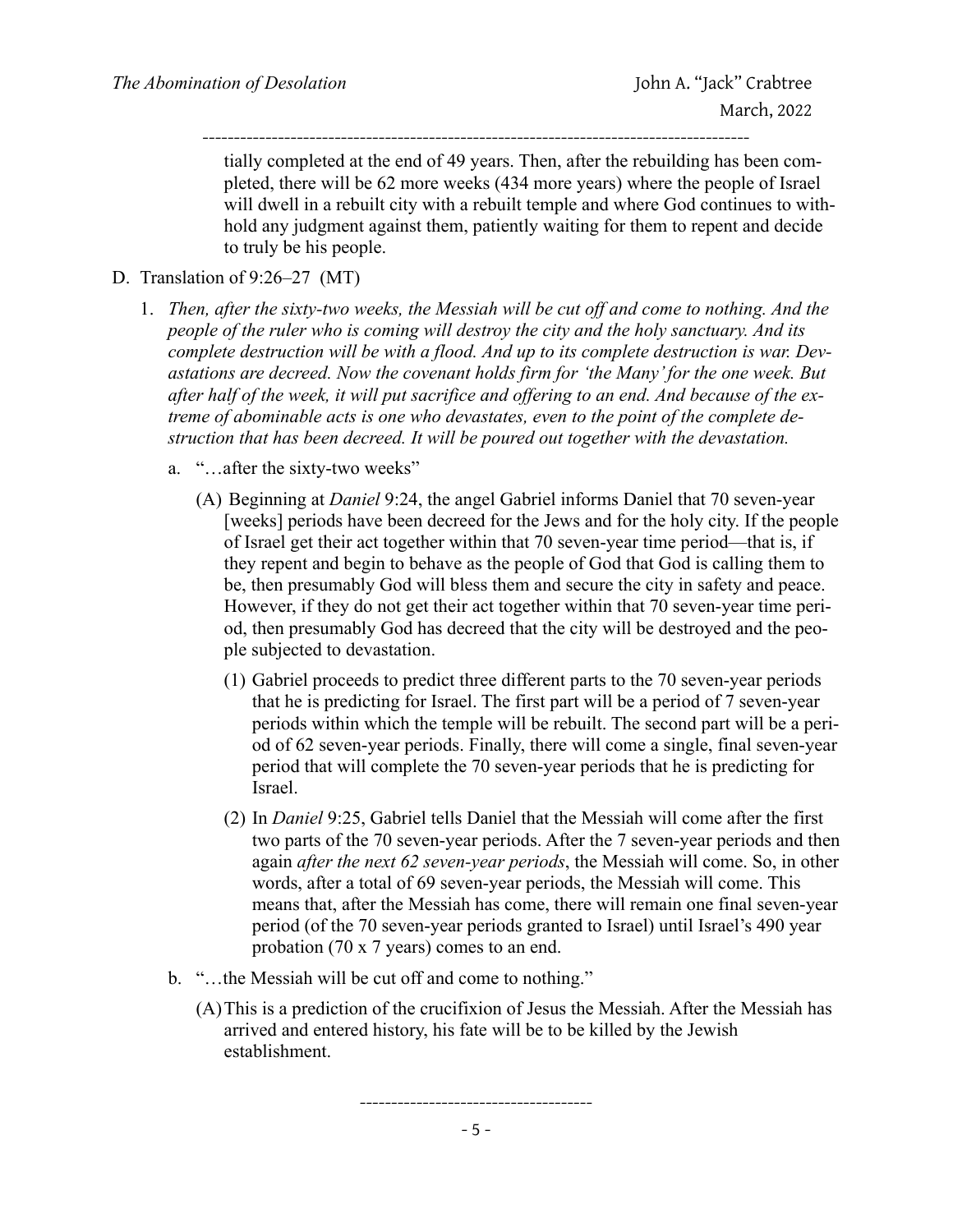- c. "And the people of the ruler who is coming will destroy the city and the holy sanctuary."
	- (A)We know now that the people of the ruler who is coming are the Roman soldiers under the command of the Roman general (or, under the rule of Caesar). God has destined this "ruler" to come and exact judgment on the people of Israel for their egregious sin against God when they crucified his Messiah. Their judgment will be to destroy the city and the temple. This occurred during the first Roman war against the Jews in 70 A.D.
- d. "And its complete destruction will be with a flood."
	- (A)The "flood" here is the flood of God's wrath poured out in great abundance against the Jews. Angered by their killing of his Messiah, God will bring complete destruction to the city of Jerusalem and to the temple.
- e. "And up to its complete destruction is war."
	- (A)The destruction of the city (and temple) will be as a result of war waged against it by the "ruler" whom God has appointed to bring judgment upon the people of Israel. The complete destruction will not occur until after a period of devastating war waged against Israel.
- f. "Devastations are decreed."
	- (A)The devastating times that Israel will be made to endure are a result of the divine decree. God has decreed that a judgment of very devastating circumstances will be exacted on Israel for their sin of killing his Messiah.
- g. "Now the covenant holds firm for 'the Many' for one week."
	- (A)The "covenant" that is in view here is the covenant that Gabriel is announcing to Daniel in this very vision. Namely, God is promising Israel (he is covenanting with Israel) that he will grant them a probationary period of 490 years (70 x 7) years). God will not decree any judgments against them before the end of that time. If, within that 490 year time frame they repent of their rebellion against God and become his people—honoring and serving him faithfully—then they will never again be judged by God. God judged them when he sent them into exile in Jerusalem. (That is why Daniel is in Babylon praying for God to restore the city and the temple.) But God will not do that again, if they repent and faithfully serve him. God is promising them (through the covenant being announced to Daniel by Gabriel) that they have a full 490 years to decide to do just that, to faithfully serve God as his people. God promises that he will not decree judgment at any time before the 490 years has come to an end.
	- (B) So, for the covenant to "hold firm" means that God will not short-change Israel on the full 490 years. He will withhold any determination with regard to judging them until the 490 years has completely passed. This is significant because, in the middle of the final seven-year period (before the 490 years has come to an end),

-------------------------------------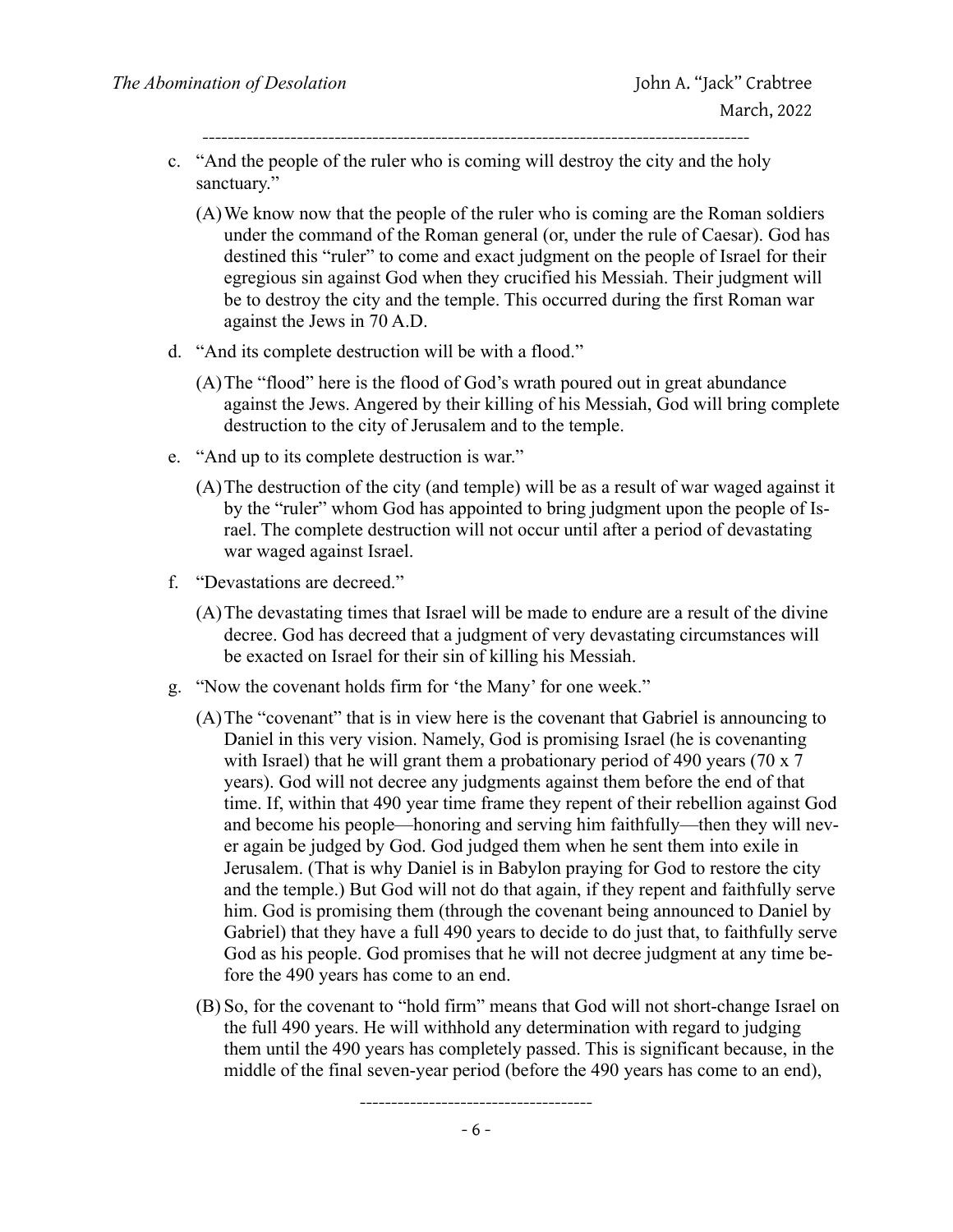the Jews will crucify God's Messiah. Even though they commit such an egregious sin before the 490 years is up, God will not decree judgment against them before the entire 490 years has passed. Hence, even after crucifying the Messiah, the Jews still have an opportunity to repent. And if they were to repent, they would forestall God's judgment against them. So, for the covenant to "hold firm" means that God will absolutely wait for the entire 490 year period to pass before he decides the fate of Israel.

- (C) Gabriel says the the covenant holds firm "for one week" because his is speaking from a standpoint in time when the Messiah has come after 483 years [7 "weeks of years" + 62 "weeks of years"]. From that point in time, there remains *one* "week" of years remaining in the covenant that Gabriel is announcing. So, when he says the covenant will hold firm for one week, he means that the covenant will hold firm for one final week—that is, the covenant will remain in effect all the way to the end of the final (70th) "week" of years.
- (D)Gabriel describes the covenant here as a covenant that has been made with "the Many." Who are "the Many"? The phrase "the Many" seems to be a term that Gabriel uses to describe the people of Israel. The logic of the phrase seems to be something like this: the people of Israel are a multitude of individuals ["the Many"], on the one hand; yet they are not all of mankind, but only a subset of mankind, and hence not "the All."
- h. "...it will put sacrifice and offering to an end."
	- (A)The thing that will put sacrifice and offering to an end is the act that is described in the statement that immediately follows this one. Gabriel goes on to describe an act that is "the extreme of abominable acts." What is that extremely abominable act? It is the crucifixion of God's Messiah. The crucifixion of God's Messiah, Gabriel says, will put an end to sacrifice and offering. Gabriel likely means the propitiatory sacrifices and offerings. Because the crucified Messiah will be the ultimate propitiatory offering offered up on behalf of sinful mankind, when he is crucified—an extreme abomination on the part of the Jewish people—there will no longer be any need to look to other sacrifices and offerings as propitiatory.
- i. "…because of the extreme of abominable acts is one who devastates"
	- (A)We noted above that the "extreme of abominable acts" was the crucifixion of Jesus, God's Messiah. It is the "extreme" because it is not the only thing the people of Israel did that God found abhorrent and abominable. Over the course of many generations, the people of Israel repeatedly did many things that were abominable in the eyes of God. But when they crucified God's Messiah, that was the most extreme abomination that they ever committed. It was the extreme edge of all their abominations.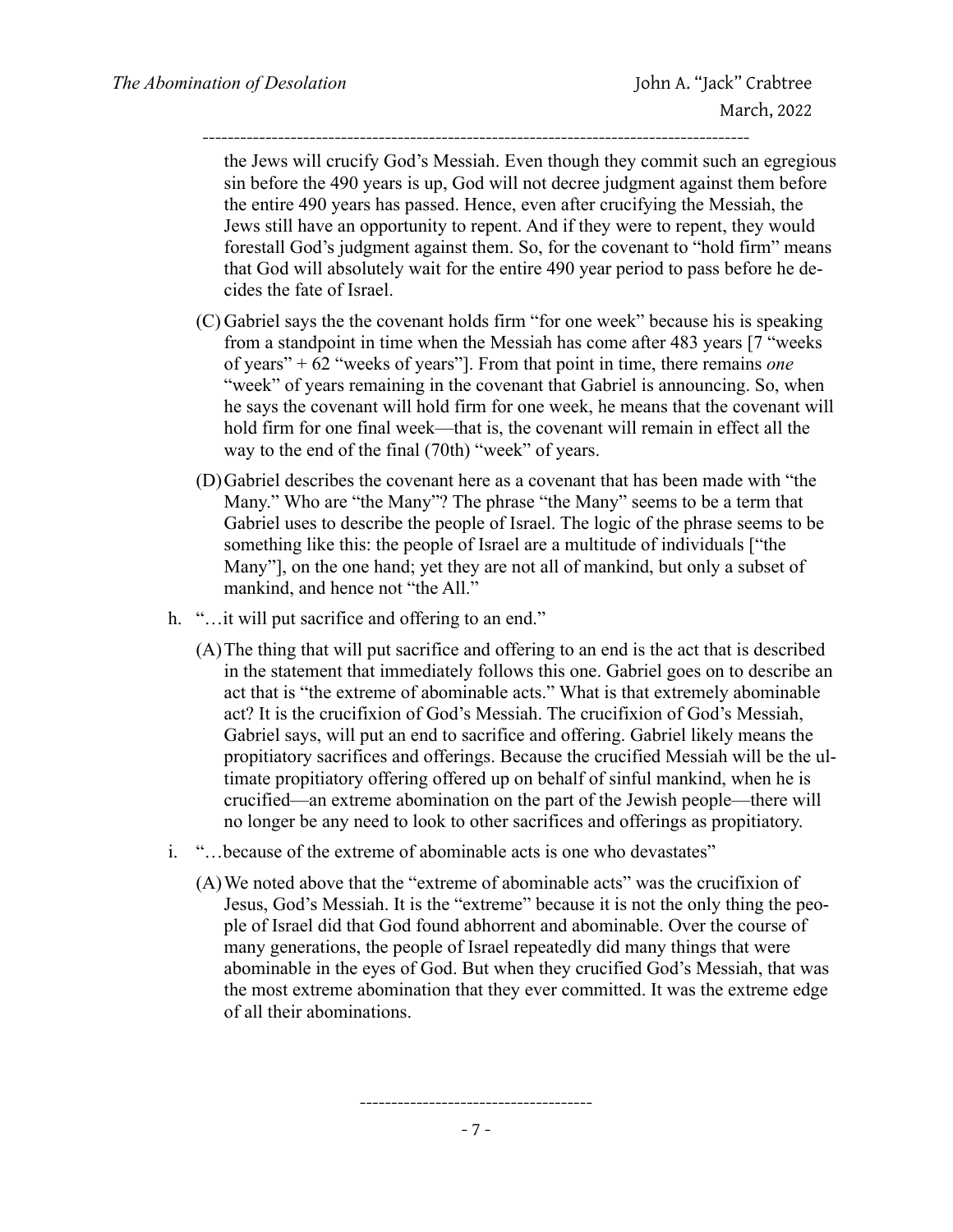- (B) Gabriel says that God has decreed that one will come and bring many devastating circumstances upon the people of Israel. Why will he come? Why will God decree such a thing? Because of the extremely abominable act of killing God's Messiah.
- j. "…even to the point of the complete destruction that has been decreed."
	- (A)No only will the people of Israel endure many devastating circumstances because of the abominable act they performed (the crucifixion of Jesus), but they will suffer the complete destruction of their city and their temple. And this will be so because God will decree it. He will decree it as judgment for the abominable act that they performed.
- k. "It will be poured out together with the devastation."
	- (A)The destruction of the city and temple that will come upon them will be a part of the wrath that is poured out against them by God in conjunction with all the other devastations that they will experience because they killed Jesus the Messiah.

#### E. Translation of 9:26–27 (LXX)

- 1. *Then, after the seven and the sixty two weeks, his anointing will be set aside and he will not be. And a kingdom of Gentiles will destroy the city and the holy sanctuary in connection with the Messiah. And the destruction of it will be with wrath. And up to the time of complete destruction, it will be embroiled in war. Now the covenant will hold firm for 'the Many.' [There follows several very muddled lines of text that, I believe, were not part of the original Greek translation.] And at the completion of that week, the sacrifice and drink offering will be removed, and upon the sacred propitiatory offering there will be an abominable act that will lead to devastations to the point of complete destruction. Even complete destruction will be given together with the devastation.*
	- a. "after the seven and sixty-two weeks"

(A)See my notes on my translation of the Masoretic Text [MT] at D.-1.-a. above.

- b. "his anointing will be set aside"
	- (A) This statement in the LXX is not made explicitly in the MT. (Arguably it is implicit in the MT, however.)
	- (B) What the LXX translators are making explicit here in this statement is that Jesus's "anointing" by God as the promised King of Israel is totally set aside and disregarded by the people of Israel when they reject him and kill him.
	- (C) Taking this together with the statement that immediately follows, the LXX translators are saying "The Messiah's status as the anointed one will be completely disregarded with the result that he will be no more [i.e., he will be killed]."
- c. "and he will not be"

(A)See my notes on my translation of the Masoretic Text [MT] at D.-1.-b. above.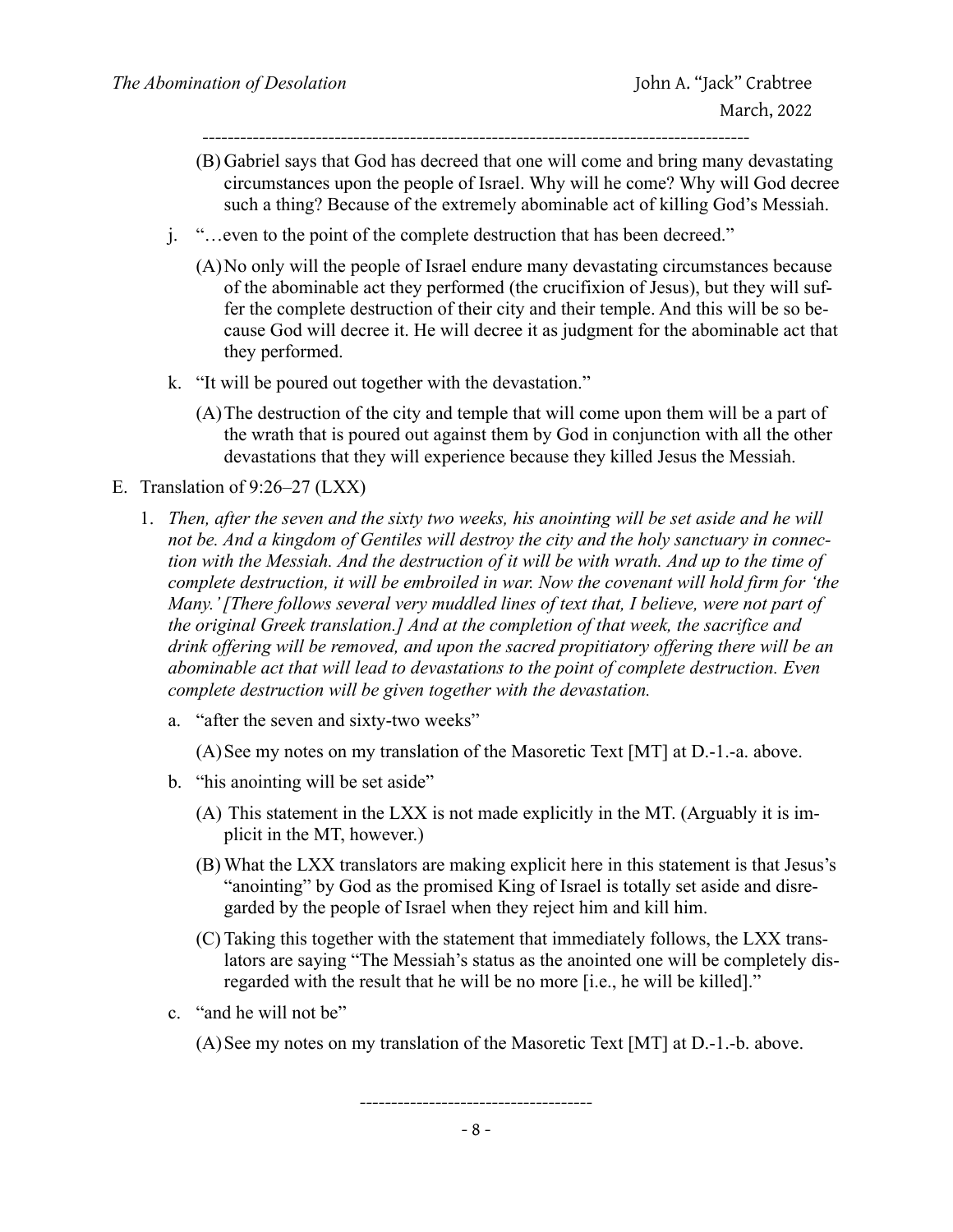- d. "And a kingdom of Gentiles will destroy the city and the holy sanctuary in connection with the Messiah."
	- (A)See my notes on my translation of the Masoretic Text [MT] at D.-1.-c. above.
	- (B) The LXX, unlike the MT, makes explicit the connection between the destruction of the city and temple and the killing of the Messiah. That is what the LXX is attempting to do when it says that the destruction of the city and temple is "in connection with the Messiah."
	- (C) The LXX does not emphasis that God's judgment is through an appointed "ruler" who is to come in the same way that the MT does.
- e. "And the destruction of it will be with wrath."
	- (A)See my notes on my translation of the Masoretic Text [MT] at D.-1.-d. above.
	- (B) The LXX translators simply make literal what appears to be metaphorical in the MT (flood). They make it clear that it is the wrath of God that is the "flood" that brings the destruction.
- f. "And up to the time of complete destruction, it will be embroiled in war."

(A)See my notes on my translation of the Masoretic Text [MT] at D.-1.-e. above.

g. "Now the covenant will hold firm for 'the Many.'"

(A)See my notes on my translation of the Masoretic Text [MT] at D.-1.-g. above.

- (B) The LXX translators, unlike the MT, do not make it explicit that the covenant is made firm for the final "week" of years. However, it is certainly implicit in their translation here.
- h. "And at the completion of that week, the sacrifice and drink offering will be removed"

(A)See my notes on my translation of the Masoretic Text [MT] at D.-1.-h. above.

- (B) The MT says, "after half of the week" [that is, in the middle of the week  $\{=3.5\}$ years}]. The LXX translators (if my text of the LXX is the right one) seem to say, after the final week is complete. This is not a significant difference. The MT is pinpointing the time when the propitiatory offerings become obsolete. Namely, in the middle of the week when Jesus is crucified. The translators are noting the significance of Jesus's crucifixion that will be found to have become a reality when the final week of the 490 years comes to an end. If what the MT says is true, then what the LXX says clearly follows. I think the LXX translators were mistaken to not recognize, and therefore reflect in their translation, that the MT intended to locate the point in time when the propitiatory offerings became obsolete.
- i. "and upon the sacred propitiatory offering there will be an abominable act that will lead to devastations to the point of complete destruction."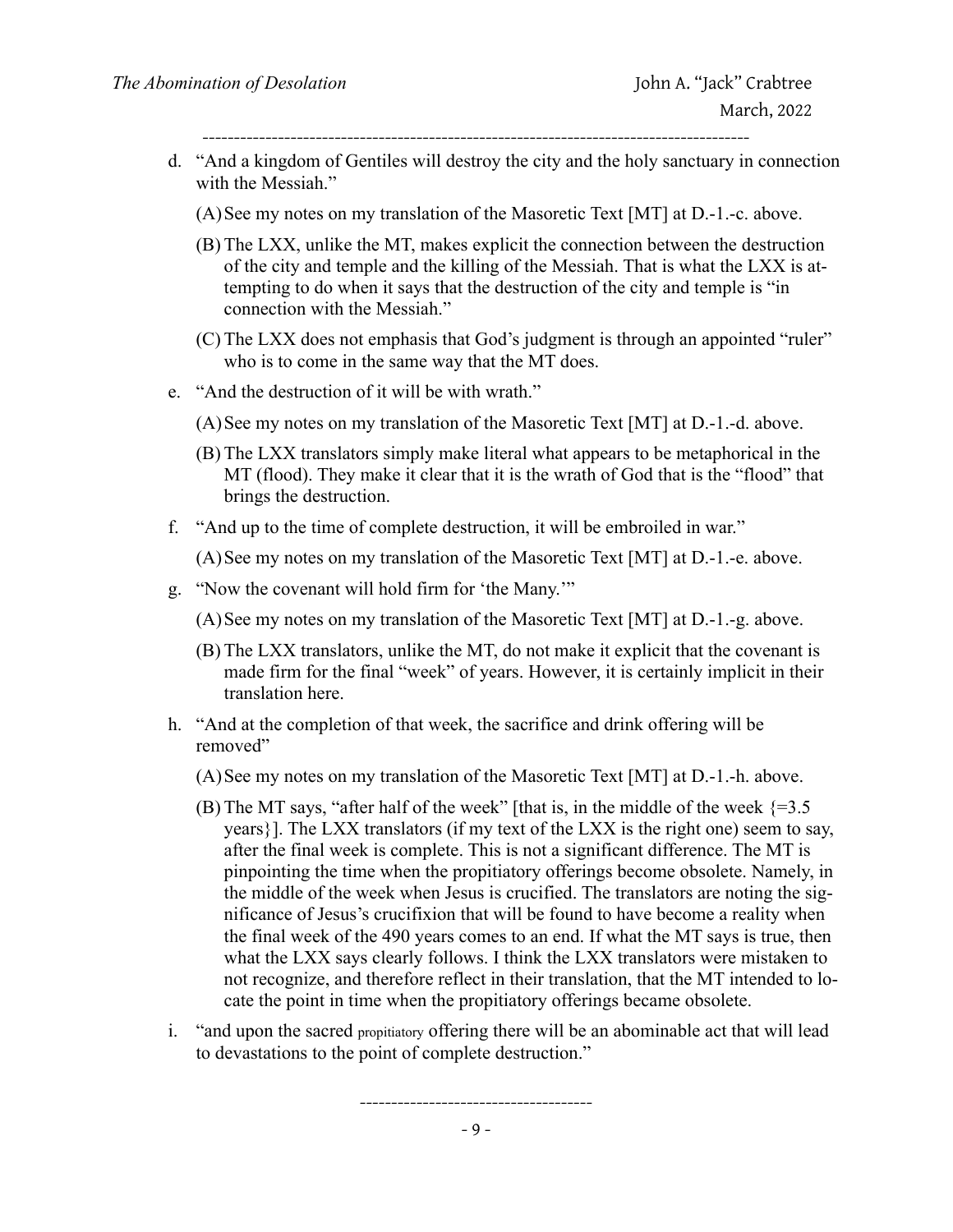- ---------------------------------------------------------------------------------------
- (A) See my notes on my translation of the Masoretic Text [MT] at D.-1.-i. and also at D.-1.-j. above.
- (B) The LXX translators seek to make it explicit that the abominable act by the people of Israel that is in view here is upon and against God's Messiah. And they seek to make it explicit that that very abominable act committed by them against the Messiah fulfilled God's purpose to have the Messiah's death serve as a propitiatory offering. They render it "upon the sacred offering" (literally). But the sacred offering that they have in mind is the offering of the crucified body of the Messiah himself. The people of Israel committed an abominable act against the body of the Messiah. They crucified it. And, in so doing, they were accomplishing the divine purpose of rendering the Messiah's body a "sacred offering."
- j. "Even complete destruction will be given together with the devastation."
	- (A)See my notes on my translation of the Masoretic Text [MT] at D.-1.-j. and also at D.-1.-k. above.
- F. Explanatory Re-write of 9:26–27
	- 1. *Then, after the 7 seven-year periods and then the 62 seven-year periods—that is, at the end of the 69 seven-year periods—the Messiah will be cut down and will cease to be. In response, a Gentile people under the rule of a ruler who is destined to come will destroy both the city and the temple in response to what the Jews did to the Messiah. Its complete*  destruction will come in a flood of divine wrath. The city will be embroiled in war up to *the time that it is completely destroyed. God has decreed devastating times in response to the killing of the Messiah. Now this covenant with 'the Many', giving them 70 seven-year periods, will hold firm all the way to the end of the one, final seven-year period. But, in the midst of that one, final seven-year period, there will come an end to sacrifice and propitiatory offering when a completely abominable act is committed—the most abominable act at the end of a long string of abominable acts—that results in the coming of the one who will bring the devastating times upon the city that God has decreed. Complete destruction will be poured out against the city and temple during these devastating times.*
		- a. Note that the completely abominable act that is committed that results in the coming of the one who will being devastation to the Jewish people is *the crucifixion of the Messiah*. In other words, to use language that reflects more typical and familiar wording, the *ABOMINATION OF DESOLATION* is *the crucifixion of Jesus*.
			- (A)Hence, the "abomination of desolation" is not some act at the end of this present age wherein the Anti-Christ (or Man of Lawlessness) desecrates the temple through some act of defilement that he performs. Rather, it is the abomination in the eyes of God committed by the people of Israel in the first century. They crucified God's Son.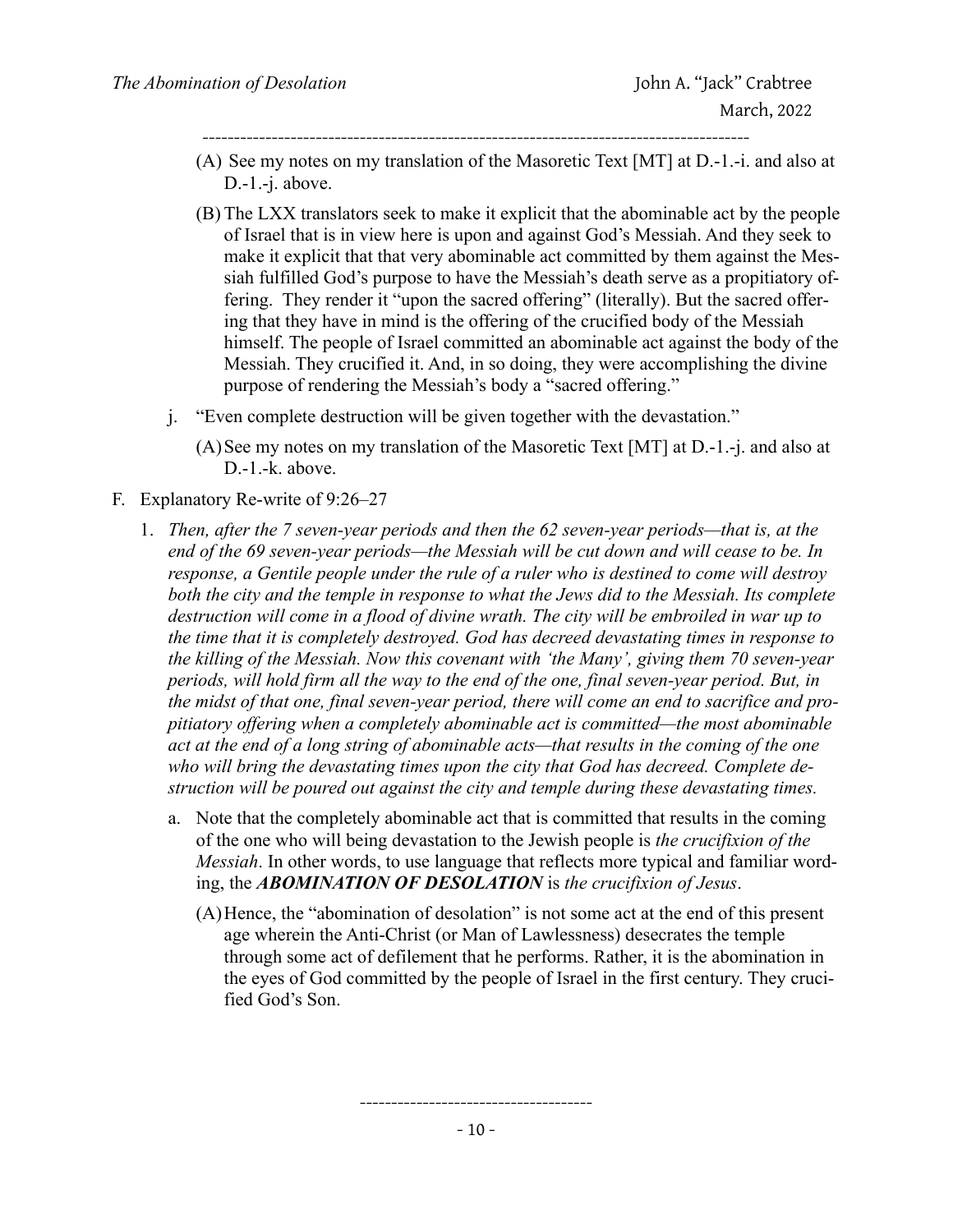### **Olivet Discourse**

---------------------------------------------------------------------------------------

#### *Matthew* **24:15–22**

A. *Matthew* 24:15–16

- 1. NASV > *"Therefore when you see the ABOMINATION OF DESOLATION which was spoken of through Daniel the prophet, standing in the holy place (let the reader understand), then those who are in Judaea must flee to the mountains."*
- 2. My translation > *"Therefore when you see the abomination that brings desolation that was spoken of through Daniel the prophet having taken its stand against the holy place (let the reader understand), then those who are in Judaea must flee to the mountains."*
	- a. In our notes above on *Daniel* 9, we have seen to what Daniel the prophet was referring when he spoke of the "abomination that brings desolation." The abomination of which Daniel speaks was the abominable act of crucifying God's Son, Jesus, the promised Messiah.
	- b. How can the abominable act of crucifying Jesus be said to have "taken its stand against the holy place"? To understand this we have to understand the concept of *the metonymy of cause for effect.*
		- (A)Metonymy is a category of the figurative use of language. Whenever we take the word that denotes one thing to represent another, different thing that is in some way connected to or associated with the first thing, then we have employed the figurative use of language called metonymy.
			- (1) To say, "I heard from the White House today," is an instance of metonymy. The person saying this did not hear from the piece of architecture where PO-TUS lives. He heard from someone who lives or works in that piece of architecture (either POTUS himself or someone who works for POTUS). The piece of architecture is being used to represent or stand in the place of some person associated with that piece of architecture. Hence, the word denoting the building is not being used literally. It is being used figuratively, as a stand in for a person. This is called metonymy.
		- (B) The metonymy of cause for effect is a form of metonymy where the cause of some reality is being used to represent of stand in for the reality that came about as a result of that cause. Hence, the word denoting the cause is not being used literally. It is being used figuratively, as a stand in for that which resulted from it.
			- (1) Consider the context where a man hurls a careless insult at a stranger on the street and then finds himself being physically attacked by that stranger who was provoked to anger by the insult. In the attack, the rude man had to be taken to an ER where the gash over his eye was stitched up. And consider a description of the event that included the following statement, "They took him to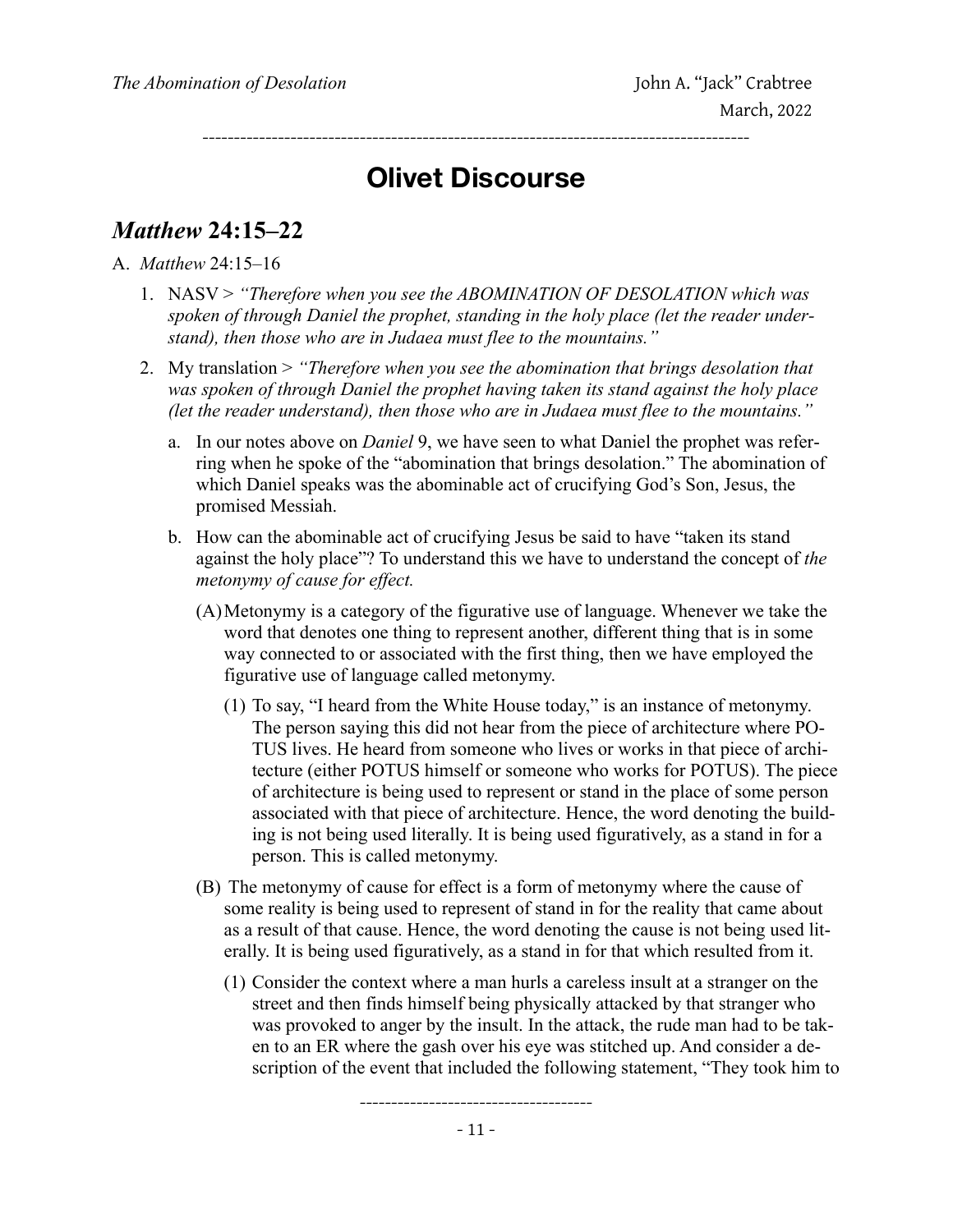the ER where his thoughtless insult was stitched up by the doctor." The author of this statement does not mean that a "thoughtless insult" was literally "stitched up." Clearly, he means that the gash over the rude man's eye was stitched up. This is a case of metonymy. A phrase that denotes the abstract concept (thoughtless insult) is being used to stand in for and represent the concrete reality of a gash over the man's eye. Not only is this metonymy, but it is metonymy of cause for effect. The cause of the gash over the rude man's eye was his thoughtless insult hurled at the stranger. The end effect of the rude man's insult was to receive a gash over his eye. So, in the description of the event that runs, "they took him to the ER where his thoughtless insult was stitched up by the doctor," the phrase "his thoughtless insult" (which is the cause of the rude man receiving a gash over his eye) is being used to stand in the place of its effect—the gash over the rude man's eye. For it is the gash over the eye that is being stitched up, not his insult. This is a case of the metonymy of cause for effect.

---------------------------------------------------------------------------------------

- (C) In this passage we have a case of metonymy. To better understand the nature of the metonymy we need to understand what a literal description of this same reality would be. Fortunately, we have a literal description of this reality in the passage in *Luke* which is parallel to this. Luke describes it, "when you see Jerusalem surrounded by armies." So, what is Matthew describing as having "taken its stand against the holy place"? The thing that has literally taken its stand against the holy place is the army that has surrounded it. But, using metonymy, Jesus uses the cause of the army standing there (the abomination that brings desolation) to stand in for and to represent its effect (a hostile army surrounding Jerusalem). According to Daniel, the reason Jerusalem is going to be besieged, embattled, and ultimately destroyed [the effect] is because the people of Israel rejected and killed God's Messiah [the cause]. To describe the scene as "the abomination the brings desolation" standing against the holy place [Jerusalem], when what one intends to describe is the army of Rome surrounding Jerusalem, is to use the cause of the reality [the abomination] to stand in for its effect [a destroyer army].
- c. The "holy place" mentioned in Matthew's translation here seems to be the holy city of Jerusalem.
- d. Matthew describes the abomination the brings desolation as "having taken its stand against the holy place." This makes sense when we realize that he is describing a hostile army. An army that is besieging a city, like Jerusalem, will take its stand in opposition to the walled city. That is what Jesus is saying here, as reported by Matthew.
- e. Matthew inserts his parenthetical comment, "let the reader understand," because he is acutely aware that Jesus's employment of the metonymy of cause for effect in his statement has rendered his statement particularly cryptic and abstruse. So, Matthew warns the reader not to take Jesus's statement at face value but to ponder what he was actually intending to say.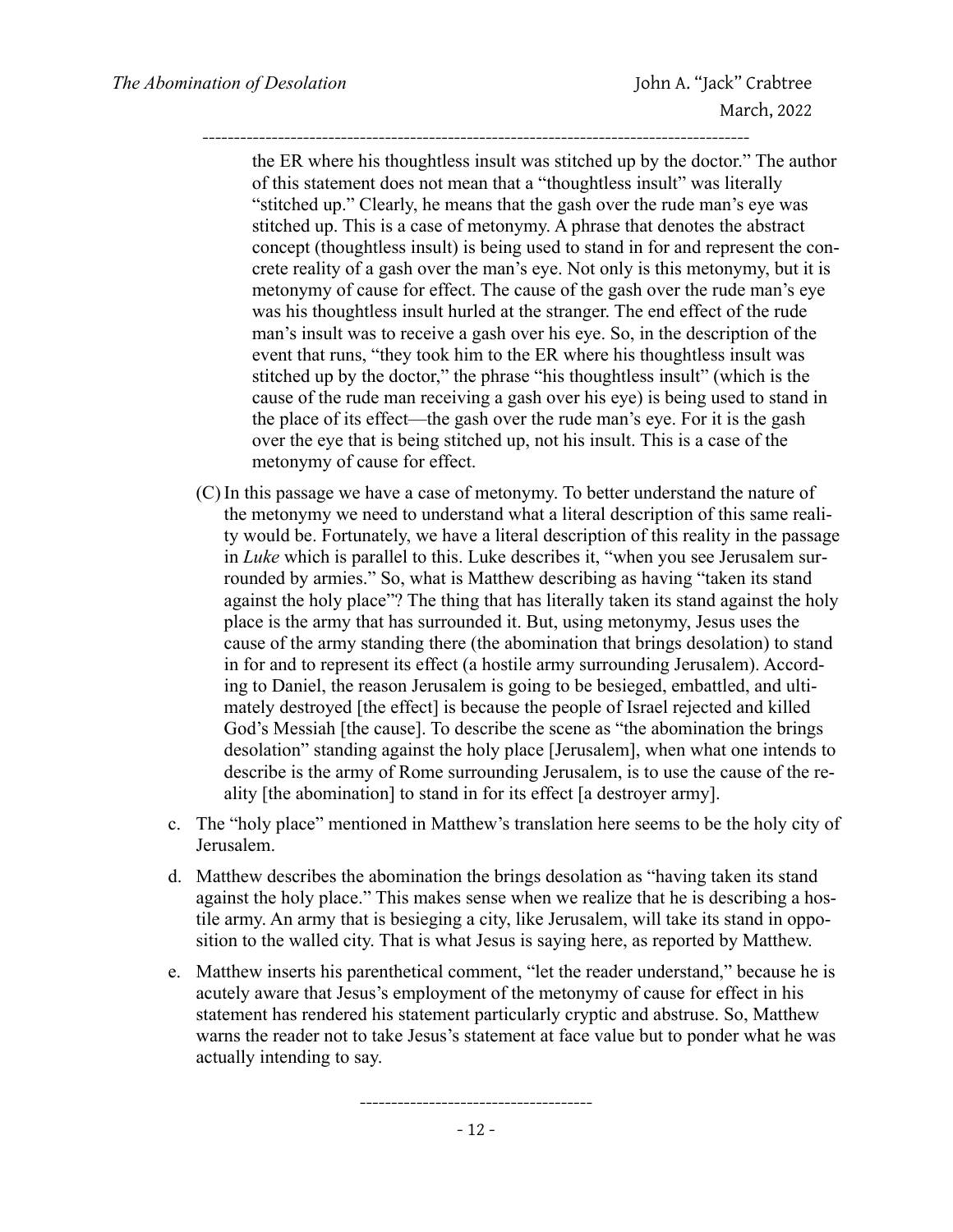*Mark* **13:14–20**

A. *Mark* 13:14–15

1. NASV > *"But when you see the ABOMINATION OF DESOLATION standing where it should not be (let the reader understand), then those who are in Judaea must flee to the mountains."*

---------------------------------------------------------------------------------------

- 2. My translation > *"But when you see the abomination that brings desolation having taken its stand where it must not be (let the reader understand), then those who are in Judaea must flee to the mountains."*
	- a. The only difference in Mark's account vis à vis Matthew's account is that Matthew describes the army (the abomination that brings desolation) as having taken its stand "against the holy place" while Mark describes the army (the abomination that brings desolation) as having taken its stand "where it must not be." It seems that Mark is describing the hostile army in position around the city as being in a place that does not bode well for the city. That is what he means by "where it must not be." The army *must not be there* if things are going to go well for the city. While this says something slightly different from what Matthew's account does, this is perfectly compatible with Matthew's account. For an army to have taken its stand against the city is equivalent to saying that that army has taken its stand where it must not be, if things are to go well for the city. However, it gets at the same point from a different angle.

### *Luke* **21:20–24**

#### A. *Luke* 21:20–21a

- 1. NASV > *"But when you see Jerusalem surrounded by armies, then recognize that her desolation is near. Then those who are in Judaea must flee to the mountains, …"*
- 2. My translation > *"But when you see Jerusalem surrounded by armies, then know that its desolation is near. Then those who are in Judaea must flee to the mountains, …"*
	- a. Note that this account in *Luke*, while it reads very differently on the surface, is clearly a parallel account to the ones in *Matthew* and *Mark*. The significant difference arises because Luke offers a literal description of the event while Matthew and Mark offer a description of the event that employs metonymy. In order for these accounts to be in parallel, "Jerusalem surrounded by armies" must be equivalent to "the abomination of desolation having taken its stand against the holy place."
		- (A)It is most probably that in Jesus's original statement to his disciples, he employed something like the figurative language that Matthew and Mark use in their account. Luke then chooses to give the literal equivalent of Jesus's figurative description. It makes more sense that Luke would give a literal equivalent of an original figurative statement than it does that Matthew and Mark would, for no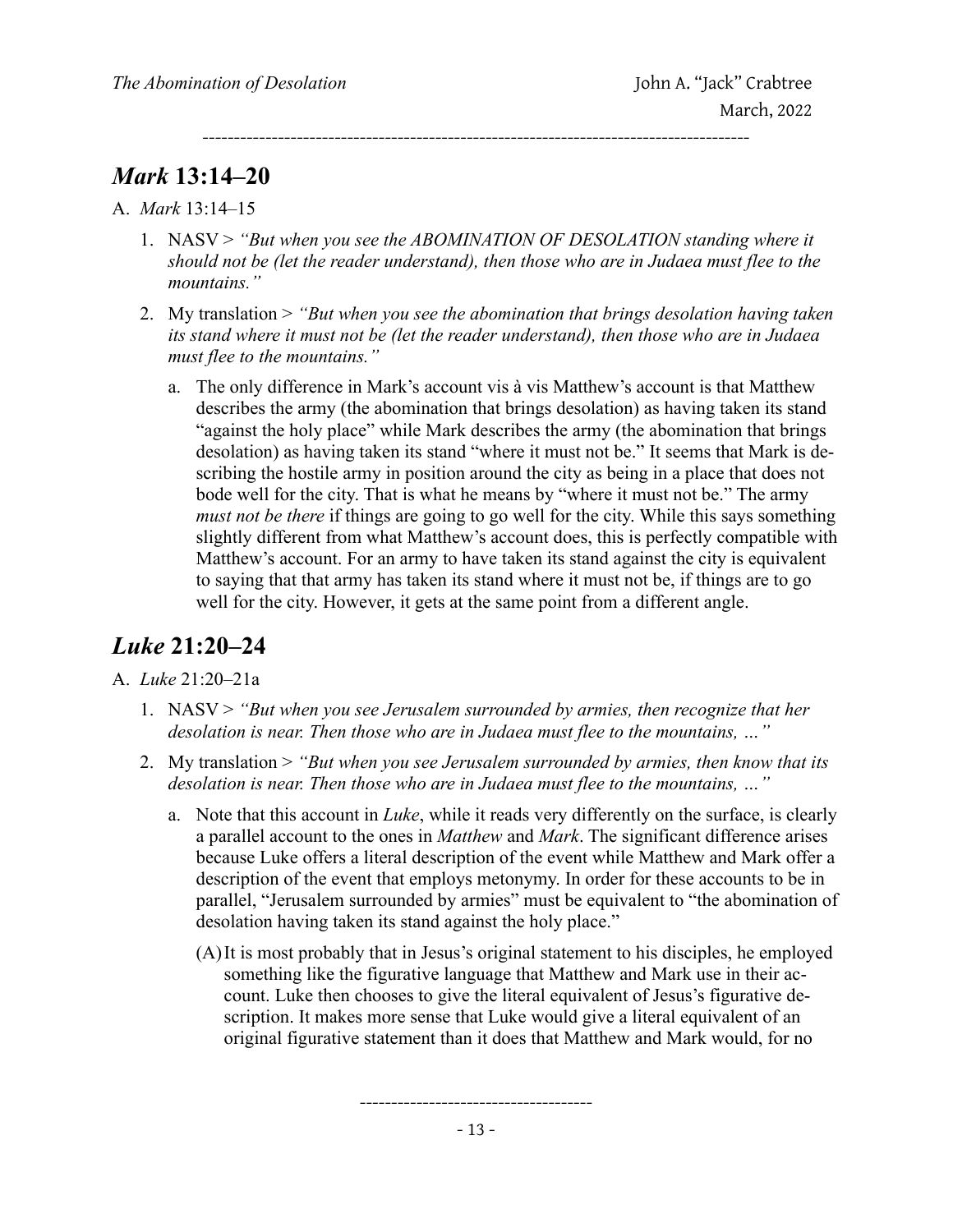particular reason, turn a literal statement into a cryptic, abstruse figurative statement.

---------------------------------------------------------------------------------------

b. Note that Matthew and Mark refer to the abomination that brings desolation that was spoken of through Daniel the prophet. This description, alluding to *Daniel* 9, captures an important truth: namely, the Roman army will besiege Jerusalem precisely because God has decreed desolation (or devastation) for the city because the people of Israel committed the utterly abominable evil of killing God's Messiah. Luke captures this important truth as well (albeit not so clearly and forcefully). For Luke says, "when you see Jerusalem surrounded by armies, **then know that its desolation is near**." The desolation of which Luke speaks here is the same desolation that Matthew and Mark (and Jesus) have in mind when they describe the armies figuratively as "the abomination that brings **desolation**." These are references to exactly the same desolation: the desolation spoken over in Daniel the prophet.

# **Objections to this Interpretation:** *Daniel* **11:31 & 12:11**

- A. Objection
	- 1. In *Daniel* 11:31 (and again in 12:11), does not Daniel use the phrase "abomination of desolation" to refer to the desecration of the temple by the armies and supporters of Antiochus Epiphanes (the "king of the north"), the Greek king who tried to prevent the Jews from worshipping Yahweh in accord with the Mosaic Law? And does the phrase not refer to an act of setting up an idol in the temple and sacrificing unclean animals to that God on the altar? Or something like that?
- B. Answer to objection
	- 1. YES, *Daniel* 11:31 is describing an event described in the book of *First Maccabees*. It occurs during the reign of terror of the Greek king Antiochus Epiphanes who is called the "king of the north" in the book of *Daniel*.
		- a. In *Daniel* 11:31 the phrase abomination of desolation refers to an act (or set of acts) that desecrates the temple, rendering it utterly unclean and unusable for the worship of Yahweh. It is an act that desecrates the temple because of the importation of idols and/or unclean animals into the temple, along with unclean acts in the temple precinct. Because of all the "uncleanness" that was involved, what occurred in the temple at this time was abhorrent and, hence, "abominable" in the eyes of God. It was primarily abominable because it involved such hostility and disregard for God's covenant with Israel. (What *Daniel* calls the "holy covenant.")
		- b. Because the temple is desecrated and utterly defiled, it becomes unusable as a place where the true worship of Yahweh can take place. Hence the temple is abandoned by true worshippers of Yahweh. It becomes "desolate" of such worship.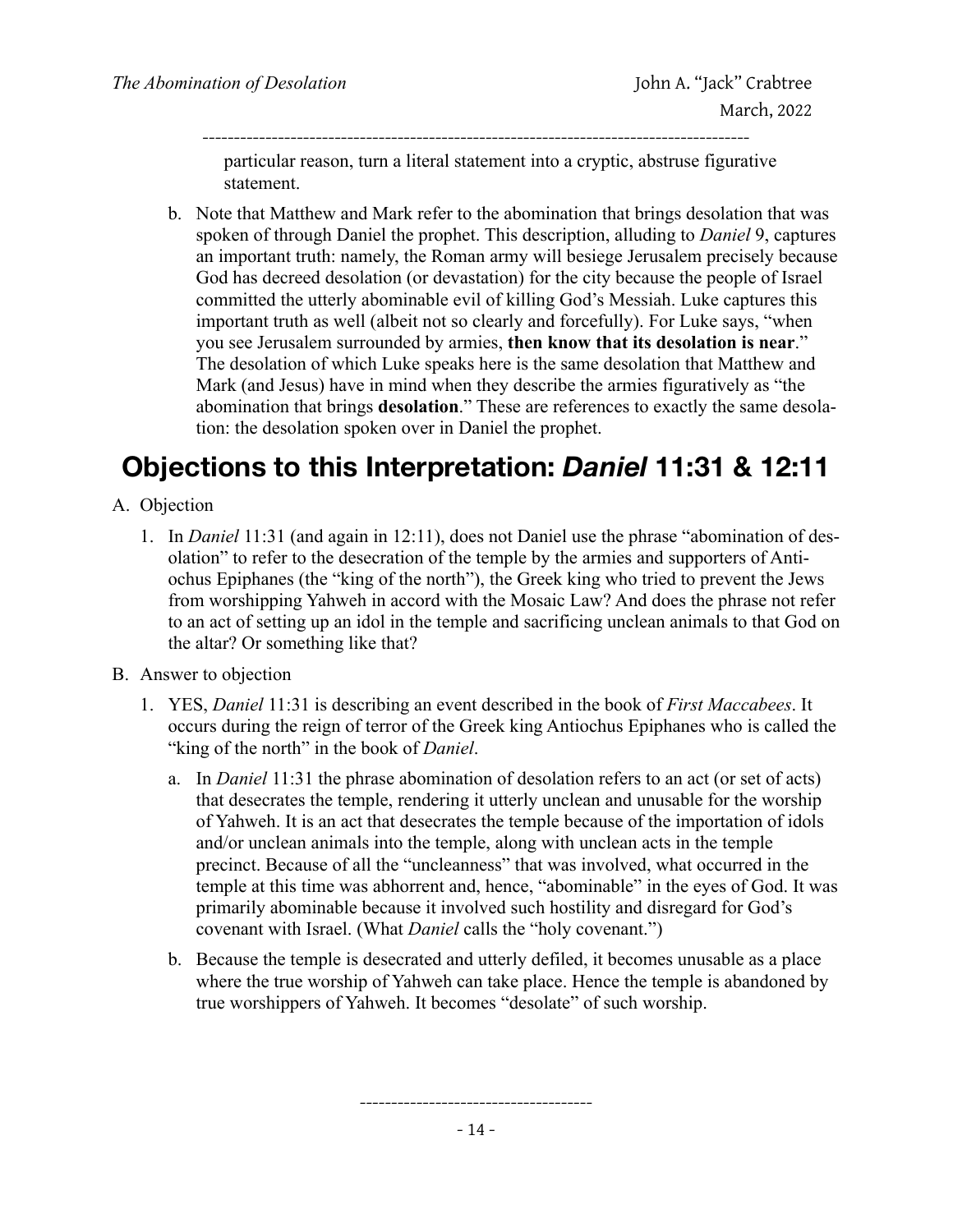- c. Therefore, in *Daniel* 11:31, the phrase the "abomination of desolation" means *the abhorrent desecration of Yahweh's temple that resulted in the temple being left desolate of any true worship of Yahweh.*
- 2. However, this does not constitute an objection for the interpretation I have offered of *Daniel* 9 and the Olivet Discourse. The phrase "abomination of desolation" in *Daniel*  11:31 is used in a somewhat different sense to denote a different reality from what it is being used to denote in the Olivet Discourse. And it is used in a somewhat different sense to denote a different reality from what similar sounding assertions in *Daniel* 9 are being used to denote.
- 3. *Daniel* 12:11 is quite cryptic. It is difficult to know exactly to what it is referring. It could denote the same reality that *Daniel* 9 describes. Or, it could denote the same reality that *Daniel* 11:31 describes. But to whichever use of the phrase, "the abomination of desolation" it is parallel, it does not and cannot pose any objection to my interpretation of *Daniel* 9.
- C. Objection
	- 1. There are two different senses and two different events referenced by the phrase "the abomination of desolation." On the one hand, it can denote the crucifixion of Messiah Jesus. But, on the other hand, it can denote the desecration of the temple that occurred in the time of Antiochus Epiphanes and the Maccabees. The interpretation offered in these notes takes Jesus's use of the phrase "the abomination of desolation" in the Olivet Discourse in the first sense. But this is wrong. Jesus is using the phrase "the abomination of desolation" in more like the second sense. However, Jesus is not referring back in time to the event that happened under Antiochus Epiphanes. Rather, he is looking into the future and predicting another event that was foreshadowed by Antiochus Epiphanes. In the future, an evil man will again desecrate the temple in a manner reminiscent of Antiochus Epiphanes.
		- a. This is not a crazy idea, for it seems quite clear that in Daniel's description of the "king of the north" in *Daniel* 11:1–45, he transitions from talking about the king of the Greek Seleucid dynasty in Syria (in *Daniel* 11:1–35) to referring (in *Daniel*  11:36–45) to some evil figure in the far distant future, arguably at the end of this present age. It is not unreasonable to think that Antiochus Epiphanes could foreshadow that future evil figure that *Daniel* 11:36–45 has in mind. And, therefore, it is not unreasonable to think that the desecration of the temple under Antiochus Epiphanes could foreshadow another desecration of the temple under the future evil figure that *Daniel* 11:36–45 has in mind.
- D. Answer to objection
	- 1. There are two reasons for concluding confidently that, in the Olivet Discourse, Jesus uses the phrase "the abomination of desolation" to allude to *Daniel* 9 and, therefore, to denote the crucifixion of Messiah Jesus.